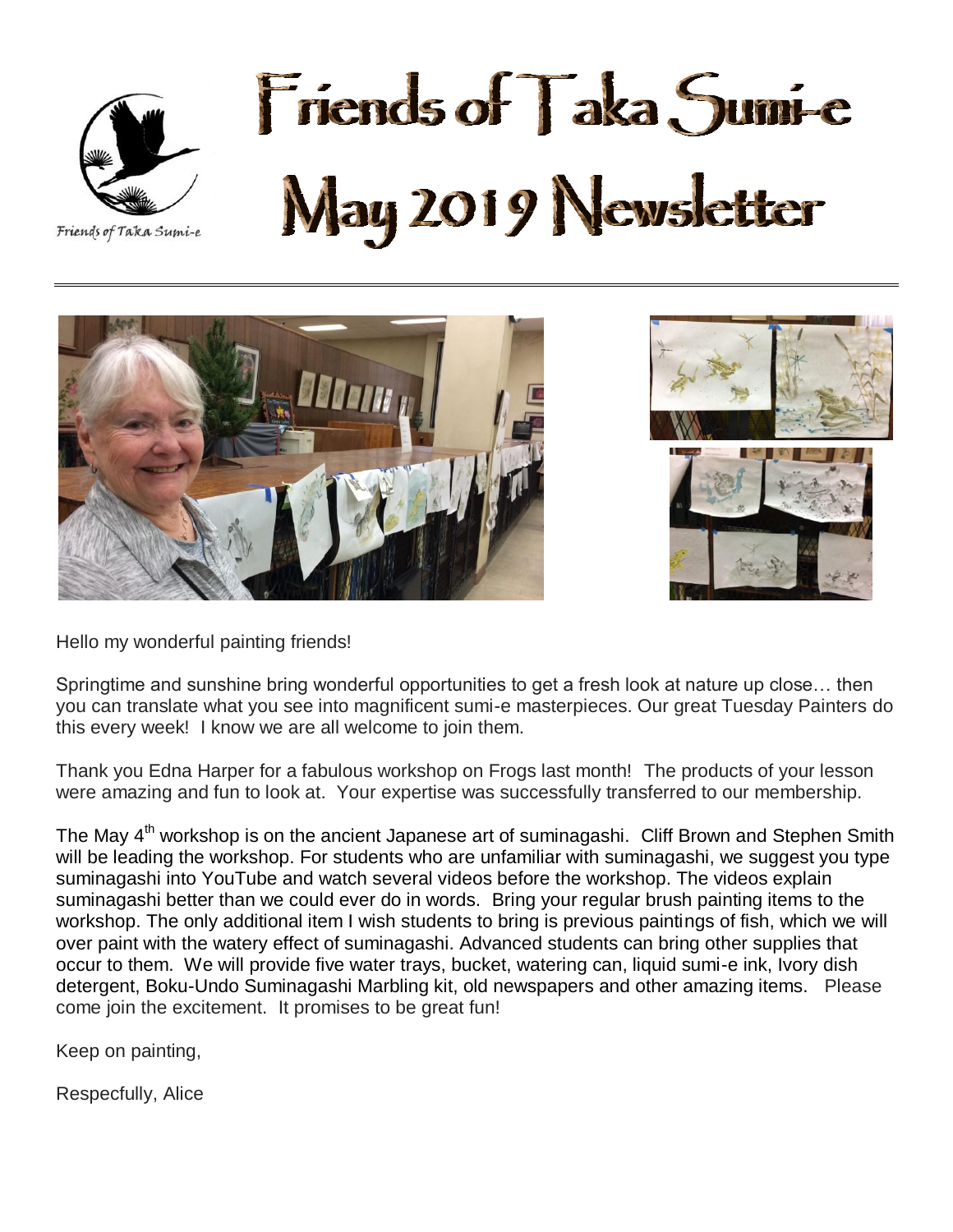+++++++++++++++++++++++++++++++++++++++++++++++++++++++++++++++++++++++++++

### **SATURDAY'S SUMINAGASHI WORKSHOP HOSTED BY CLIFF & STEVE**



+++++++++++++++++++++++++++++++++++++++++++++++++++++++++++++++++++++++++++

August Annual Society Party

SAVE THE DATE: Saturday, August 3, 2019

We are still asking for folks to help organize this activity so please step forward. Monica Bryant has graciously offered to host again this year – Thank you, Monica!

We also have received paper goods and utensils from Takashi Sensei and need a place to store them. Please advise if you have a little space to do so.

#### ++++++++++++++++++++++++++++++++++++++++++++++++++++++++++++++++++++++++++++

## *Coordinated Japanese Brush Painting / Art Sale with Washu Kai Sunday, September 29th*

I've heard from a couple of folks about this fun new adventure. I'd like to hear from more of you! Contact Gaye [\(ralsgal@gmail.com\)](mailto:ralsgal@gmail.com) if you'd like to lend a hand and/or if you're interested in participating.

++++++++++++++++++++++++++++++++++++++++++++++++++++++++++++++++++++++++++

#### **SOCIETY ROSTER**

A membership roster is shared with this newsletter. Please use it thoughtfully and carefully and please do not share it with others. It is not to be used to advertise services or merchandise. It is to be used merely for communication between members of Friends of Taka Sumi-e.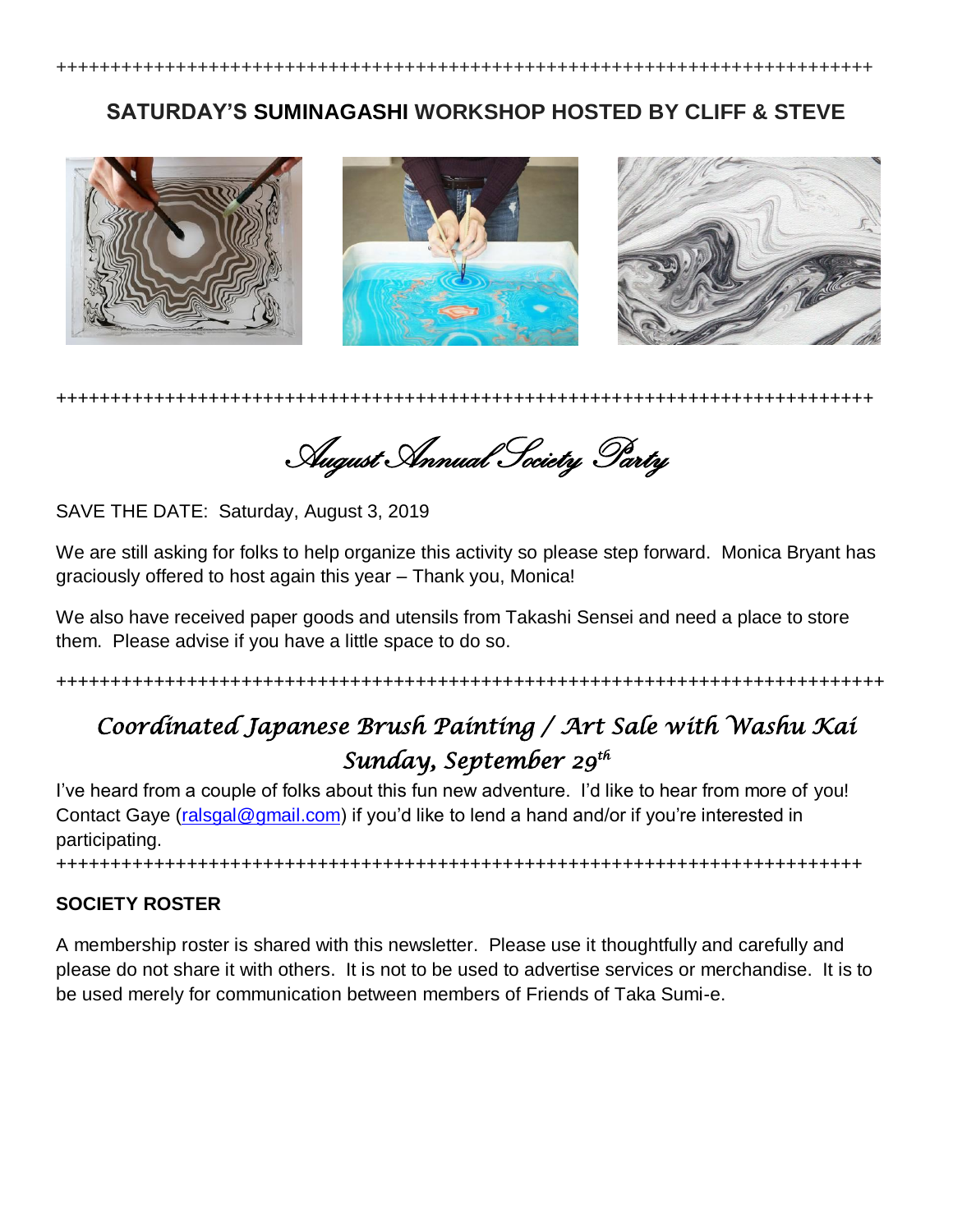#### **FRIENDS OF TAKA SUMI-E MINUTES OF THE MEMBER MEETING FOR APRIL 6, 2019**

The meeting was called to order by President Alice Rogow at 11:35 AM.

The minutes of the March 2, 2019 meeting were approved.

Treasurer's Report: The Treasurer's Report was not approved and will be revisited at the May meeting.

Thank you to Edna Harper for today's workshop. Next month (May) will be led by Cliff Brown in suminagashi. It was suggested that members bring old "aquatic" paintings to use for this technique. The workshops are fully scheduled for the remainder of the year.

There are 61 members this year (for a loss of 10 members)

At the suggestion of Tricia Erler, with a usage caveat suggested by Barbara Kocmur, a membership roster will be sent to all members with the May newsletter.

The Show was the next item on the agenda. Stephanie Mast, Show Chair, will provide a summary of this item to be added to the Minutes.

It was requested that the Society put in a request to the San Diego Botanical Garden Foundation for review/repair of the lighting in the back room at the stairs and for a new cord for the sound system. This is an action item for Gaye Lingley.

#### **New business**: None

The meeting was adjourned at 12:30 AM

Gaye Lingley, Secretary